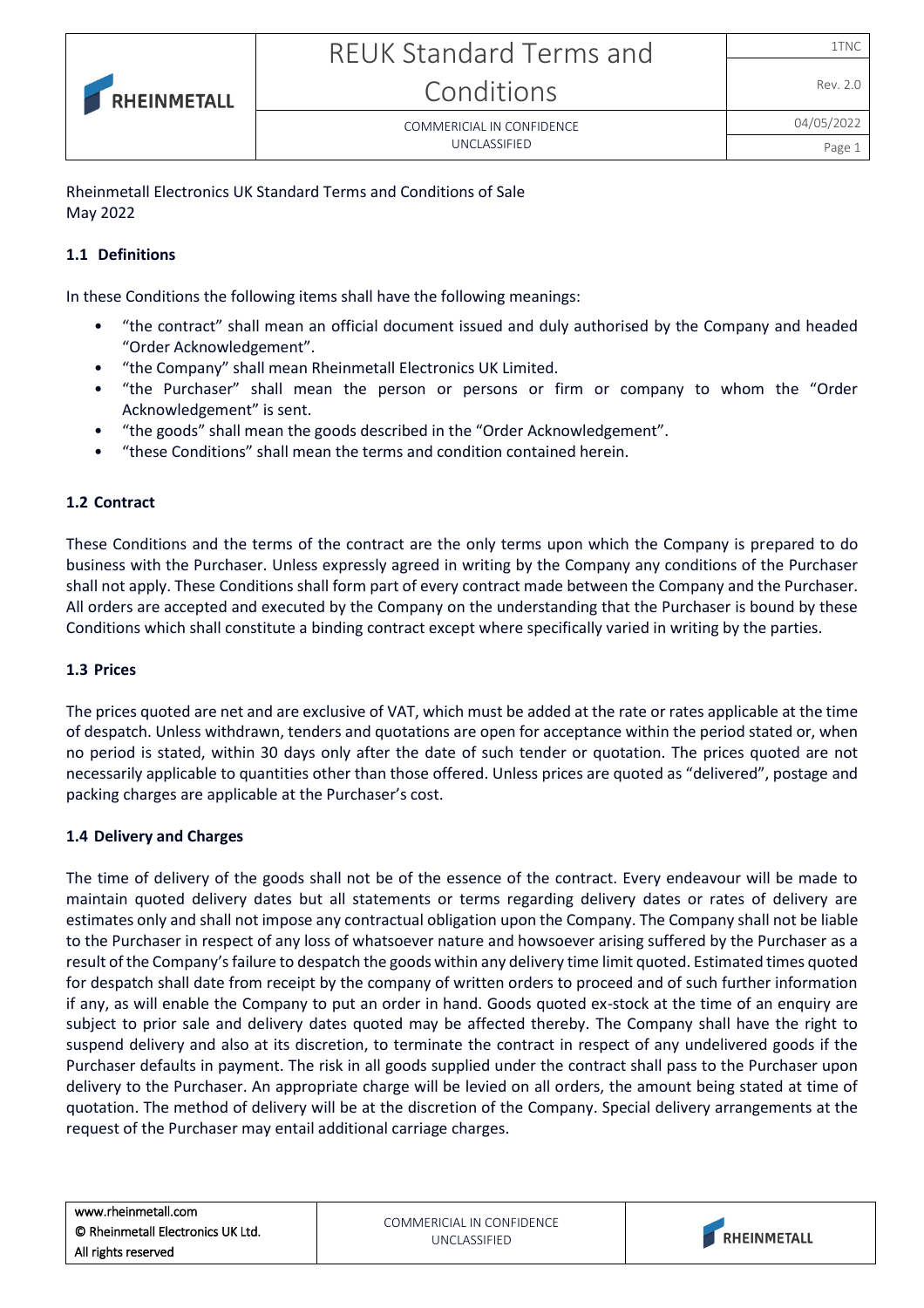# 04/05/2022

Rev. 2.0



COMMERICIAL IN CONFIDENCE UNCLASSIFIED

Page 2

# **1.5 Amendments**

Orders may only be modified after prior negotiation and agreement, in writing, by the Company and the Purchaser. Thirty days' notice is required to effect any changes to any agreed schedule, which shall not normally extend beyond 12 months.

# **1.6 Terms of Payments**

1.6.1 Unless otherwise specified in the contract, the goods, or in cases where the goods are to be delivered by instalments, each instalment shall be paid for in cash by the last day of the month following the month in which delivery was made.

1.6.2 Notwithstanding any agreed terms of payment, the goods are not sold or delivered on credit, but on conditions that the ownership of the goods shall remain with the Company and no property in the goods whether legal or equitable shall pass from the Company until payment in full of:

All sums due from the Purchaser to the Company under this contract in respect of the goods, and all other sums due from the Purchaser to the Company on any account whatsoever.

1.6.3 If such payment as aforesaid is overdue in whole or in part the Company may (without prejudice to any of its other rights) recover and/or resell the goods in respect of which ownership is reserved as aforesaid or any of them and may enter upon the Purchaser's premises by its servants or agents for that purpose.

1.6.4 If any of the goods are incorporated in or used as material for other goods so as to be practicably irrecoverable ("the New Goods"), the ownership in the whole of the New Goods shall be and remain with the Company and the Purchaser in proportion to the respective values of the goods and items other than the goods (if any) which shall have been incorporated in or used as material for the New Goods until such payment has been made or the New Goods have been sold as aforesaid.

1.6.5 Until the Company is paid in full the sums referred to in Clause 7.6.2 above, the relationship of the Purchaser to the Company shall be fiduciary in respect of the goods and/or the new Goods. If the same are sold by the Purchaser, the Company shall have the right to trace the proceeds thereof. A like right for The Company shall apply where the Purchaser uses the goods and/or the New Goods in any way so as to be entitled to payment from a third party.

# **1.7 Claims**

In the event of a total or partial loss or damage in transit the Purchaser shall give immediate notice both to the Carrier and the Company in writing setting out full details of the nature of the claim. Claims for shortages shall be notified to the Company within 7 days of delivery or receipt of the goods, whichever is the later. The Company's liability in respect of goods lost or damaged in transit is limited to replacement or repair. In default of notice of any claim being duly given, the Purchaser shall be deemed to have accepted the goods as delivered.

# **1.8 Warranty**

1.8.1 The goods are subject to the guarantee ("the Guarantee") if any submitted by the Company in writing to the Purchaser which has been agreed as appropriate and fair.

| www.rheinmetall.com               | COMMERICIAL IN CONFIDENCE<br>UNCLASSIFIED |                    |
|-----------------------------------|-------------------------------------------|--------------------|
| © Rheinmetall Electronics UK Ltd. |                                           | <b>RHEINMETALL</b> |
| All rights reserved               |                                           |                    |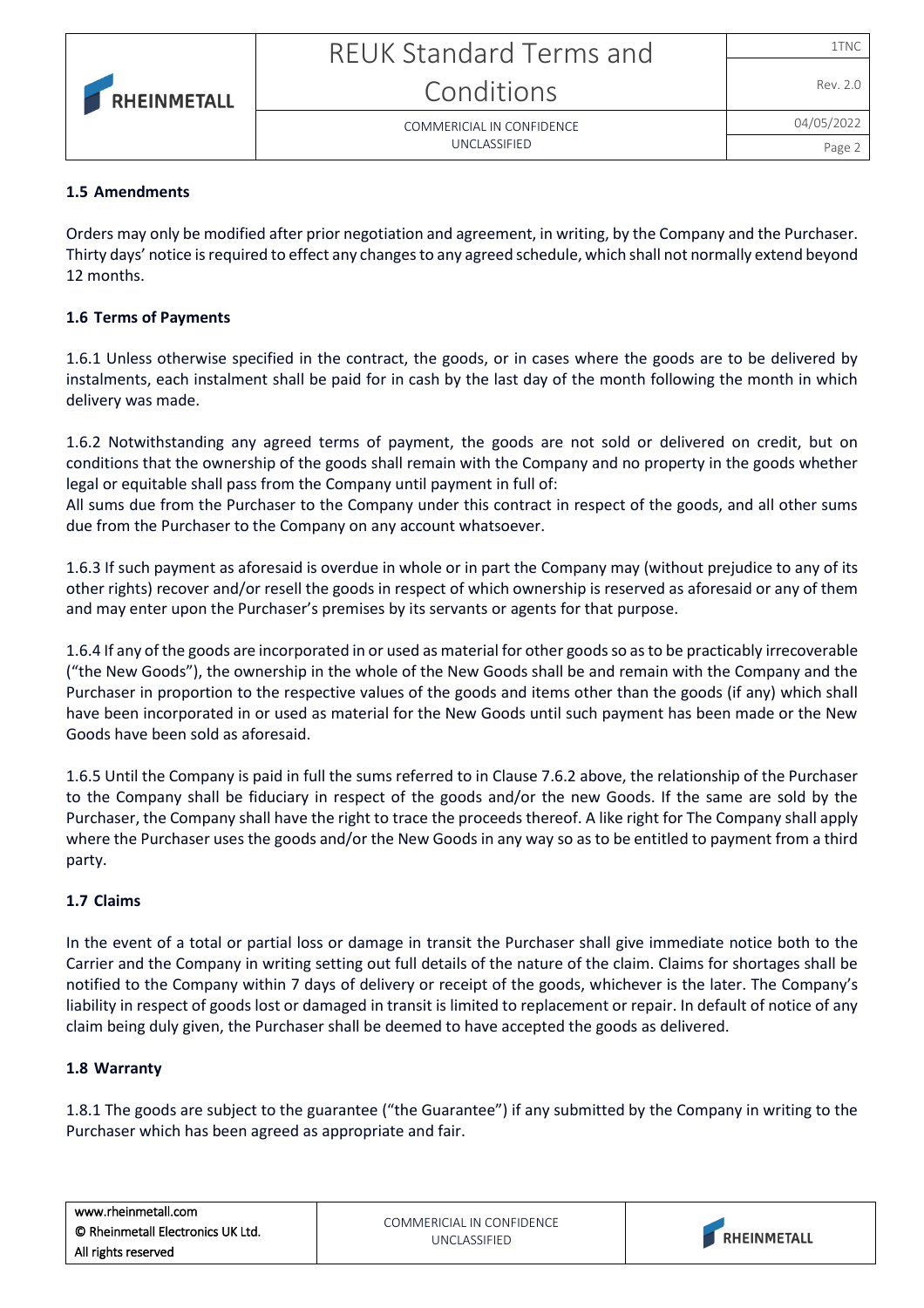|                    | <b>REUK Standard Terms and</b> | 1TNC       |
|--------------------|--------------------------------|------------|
| <b>RHEINMETALL</b> | Conditions                     | Rev. 2.0   |
|                    | COMMERICIAL IN CONFIDENCE      | 04/05/2022 |
|                    | UNCLASSIFIED                   | Page       |

1.8.2 Save as referred to in Condition 7.8.1 above the Company warrants only ("the Warranty") that the goods are reasonably free from defects in design (other than a design submitted or specified by the Purchaser) in material or workmanship for twelve months from the date of delivery ("the Warranty Period") provided always that in respect of goods, materials, parts or components supplied but not manufactured by the Company the Warranty will be equivalent to the warranty (if any) which the Company has received from the manufacturer or supplier of such goods, materials, parts or components but not so as to impose a liability greater than that imposed on the Company by the aforesaid Warranty and provided that the Purchaser has given the Company written notice and satisfactory proof of any defect promptly upon discovery of such defect but in no case later than seven days after expiry of the Warranty Period.

1.8.3 The Company's obligations to the Purchaser under the Warranty shall not apply:

- a) to damage caused by the Purchaser's or any third party's act, default or misuse of the goods or by failure to follow any instructions supplied with the goods;
- b) if the goods have been stored, handled or applied in such a way that damage is likely to occur;
- c) if the goods are altered, modified or repaired in any place other than the Company's factory or by persons not expressly nominated or approved in writing by the Company;
- d) if the Purchaser shall not have paid by the due date for payment for all goods supplied whether under the Contract or under any other contract between the Company and the Purchaser,
- e) in respect of any defect in the goods arising from any drawing, design or specification supplied by the Purchaser

1.8.4 Subject as expressly provided in these Conditions all warranties, conditions or other terms implied by statute or common law are excluded to the fullest extent permitted by law.

1.8.5 Subject to Condition 8.2 above, the Company shall at its sole option repair or replace the goods or refund the purchase price for the goods found to be defective in design materials or workmanship.

1.8.6 Save for liability for death or personal injury arising from the Company's negligence and for liability arising under the Consumer Protection Act 1987 (which if proved is not excluded) the Company's liability in respect of any loss or damage sustained by the Purchaser whether caused by any breach of the Company, its employees or agents or arising from any other cause whatsoever shall be limited to the value of the goods and the Company shall not be liable for any consequential, economic, direct or indirect loss, including but not limited to, loss of profits suffered by the Purchaser arising there from

1.8.7 The cost to the Company of and incidental to return by the Purchaser to the Company of any of the goods delivered hereunder shall, except to the extent that the Company has accepted responsibility hereunder, be the responsibility of the Purchaser who shall indemnify the Company against any such costs including, but without limitation to the generality of the foregoing, costs of transport and testing or any other cost or loss to the Company arising therefrom

1.8.8 Notwithstanding Condition 8.5 above the Purchaser shall, except where he is a person who suffers personal injury or death or loss or damage to property such as to give rise to a claim under the Consumer Protection Act 1987, indemnify the Company against all loss, damage, liability, legal fees and costs arising from any such claim made against the Company under the Consumer Protection Act 1987.

1.8.9 In the event that a competent court of law considers the limitation of liability provisions set out in this clause 8 to be unreasonable, the Company further limits its liability at five times the purchase price of the goods.

| www.rheinmetall.com               |                                           |                    |
|-----------------------------------|-------------------------------------------|--------------------|
| © Rheinmetall Electronics UK Ltd. | COMMERICIAL IN CONFIDENCE<br>UNCLASSIFIED | <b>RHEINMETALL</b> |
| All rights reserved               |                                           |                    |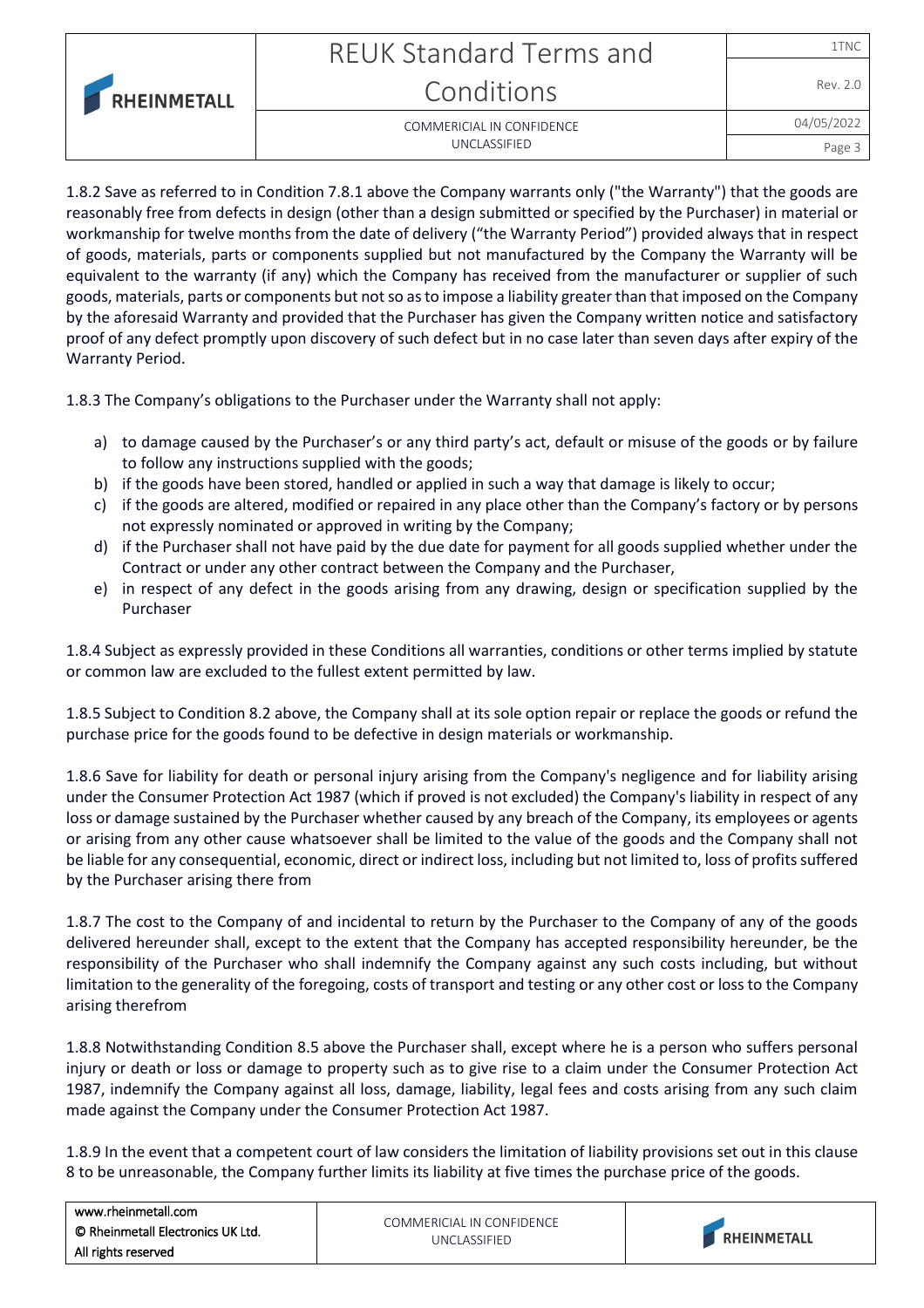| <b>RHEINMETALL</b> |
|--------------------|

# REUK Standard Terms and Conditions

COMMERICIAL IN CONFIDENCE UNCLASSIFIED

Rev. 2.0

#### **1.9 Cancellation and returns**

No purchase order may be cancelled without the Company's acceptance and agreement in writing. Upon cancellation of any order for goods being made to the Purchaser's express requirements after manufacture thereof has commenced or for goods specially produced on the Purchaser's behalf, a reasonable Cancellation charge shall be payable by the Purchaser, such cancellation charge shall include the value of all work commenced on behalf of the purchaser, all costs incurred by the Company pursuant to receipt of the order being the subject of the contract and a reasonable administration fee for costs connected with the cancellation. Further, in no circumstances may goods correctly supplied against official order be returned without the Purchaser having first applied for and obtained the written consent of the Company. Defects in quality shall not be a ground for cancellation of the remainder of the contract nor ground for delay in payment in respect of goods which have already been delivered.

### **1.10 Overdue Accounts**

The Company shall be entitled to charge interest at the rate of 3% over Barclays Bank plc Base Rate at date on any of the Purchaser's overdue accounts and to suspend deliveries of goods under any contract that the Purchaser has entered in to with the Company. Further if any overdue account remains unpaid for 7 days from the date for payment under these Conditions the company shall be entitled (having made a demand for payment) to cancel this or any other contracts made between the purchaser and the Company without prejudice to any other rights the Company may have under this contract in respect of the goods or non-payment.

# **1.11 Breach by or insolvency of the Purchaser**

1.11.1 For the purpose of this clause the Events are:

- a) the giving of any notice to the Purchaser that a receiver, manager, administrative receiver, supervisor, nominee, administrator or other similar person is to be or has been appointed over any of the property or assets of the Purchaser or that a petition to wind up the Purchaser is to be or has been presented or that an application for an administration order is to be or has been made or of any notice of a resolution to wind up the Purchaser (save for the purpose of a bona fide reconstruction or amalgamation);
- b) a decision by the purchaser that the purchaser intends to make any arrangement or composition with its creditors generally;
- c) where the Purchaser pursuant to section 123 or 268 of the insolvency Act 1986 appears to be unable to pay its debts or appears to have no reasonable prospect of being able to pay its debts;
- d) any distress or execution is levied or is threatened to be levied on any property or assets of the Purchaser; and
- e) the inability of the Purchaser to pay its debts as they fall due.

1.11.2 If the Purchaser shall not comply with any of its obligations to the Company or upon the occurrence of any of the Events referred to in clause 11.1, the Company shall have the right forthwith to terminate the Contract but without affecting any other claim, right or remedy of the Company against the Purchaser.

#### **1.12 Export Sales**

1.12.1 In respect of sales of the Goods outside the United Kingdom ("Export Sales") the provisions of these Conditions shall apply unless inconsistent with the terms of this clause.

| www.rheinmetall.com               |                                           |                    |
|-----------------------------------|-------------------------------------------|--------------------|
| © Rheinmetall Electronics UK Ltd. | COMMERICIAL IN CONFIDENCE<br>UNCLASSIFIED | <b>RHEINMETALL</b> |
| All rights reserved               |                                           |                    |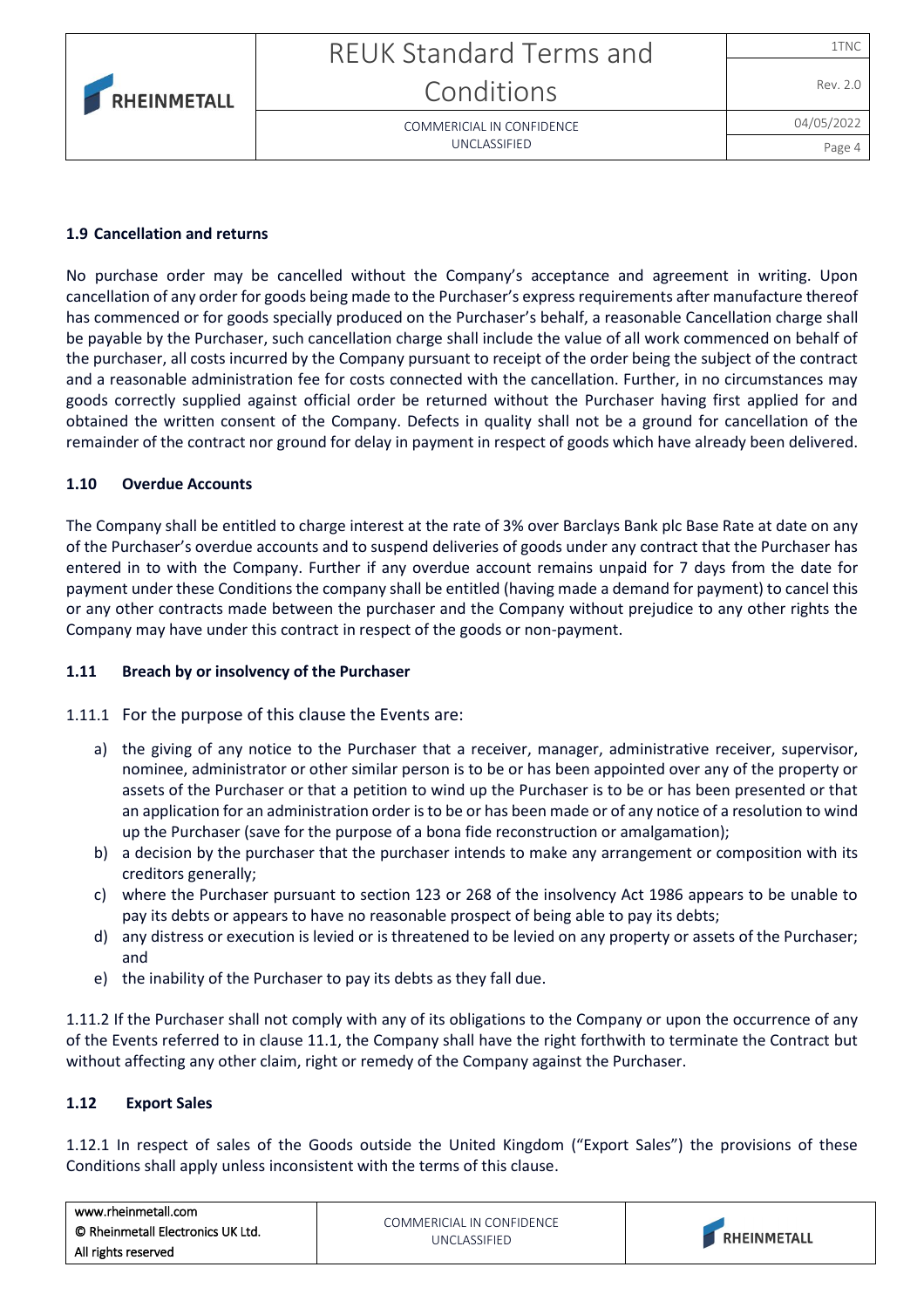|                    | <b>REUK Standard Terms and</b> | 1TNC       |
|--------------------|--------------------------------|------------|
| <b>RHEINMETALL</b> | Conditions                     | Rev. 2.0   |
|                    | COMMERICIAL IN CONFIDENCE      | 04/05/2022 |
|                    | <b>UNCLASSIFIED</b>            | Page :     |

1.12.2 Unless otherwise specifically agreed in writing between the Company and the Purchaser all Export Sales shall be made FCA "Unit B, The Apex, St. Cross Business Park, Newport, Isle of Wight, United Kingdom, PO30 5XW" (INCOTERMS 2020). All taxes and duties are payable by the customer.

1.12.3 Unless otherwise agreed in writing payment shall be made by confirmed, irrevocable letter of credit drawn in England on a United Kingdom Clearing Bank and Licensed Deposit taker in the United Kingdom on presentation of the bills of lading.

1.12.4 The Purchaser warrants that if an import license or permit is required for the importation of the goods into the country of destination then such import license or permit has been obtained or will be obtained prior to shipment.

# **1.13 Intellectual Property**

1.13.1 The Purchaser shall indemnify the Company against all damage, loss, costs, claims and expenses arising out of any infringement of any letters, patents, registered or unregistered, designs trademarks, trade names, copyrights or other intellectual property rights or any claim for such infringement or any claim for passing off arising out of work carried out in accordance with the Purchaser's specifications.

1.13.2 All Intellectual property in the goods shall belong to the Company absolutely. The Purchaser may not re-sell goods in their delivered form. The goods may only be re-sold by purchaser, subject to a separate licence agreement and when incorporated into Purchaser's own product in such a form as to reasonably protect the goods from being extracted and re-sold by a third party.

# **1.14 Right to Sub-Contract/Assignment**

1.14.1 The Company shall be entitled to sub-contract the whole or any part of its obligations under the Contract without the Purchaser's consent.

1.14.2 The Company shall be entitled to assign or otherwise transfer the whole or any part of the Contract or any of the Company's rights and obligations hereunder (including without limitation, any debt or indebtedness owed by the Purchaser to the Company) whether in whole or in part without the consent of the Purchaser.

#### **1.15 Severance**

Should any one or more of these Conditions or sub-conditions thereof be found to be or become invalid, illegal or unenforceable in any respect under any law the enforceability and validity of the remaining Conditions and subconditions shall not in any way be affected or impaired thereby.

#### **1.16 Waiver**

No waiver by the Company of any breach of the Contract by the Purchaser shall be considered as a waiver of any subsequent breach of the same or any other provision.

# **1.17 Third Party Rights**

Nothing in this Contract shall confer or purport to confer on any third party (which is not a party to this Contract) any benefit or right to enforce any term of it.

| www.rheinmetall.com               |                                            |                    |
|-----------------------------------|--------------------------------------------|--------------------|
| © Rheinmetall Electronics UK Ltd. | COMMERICIAL IN CONFIDENCE<br>UNCLASSIFIED. | <b>RHEINMETALL</b> |
| All rights reserved               |                                            |                    |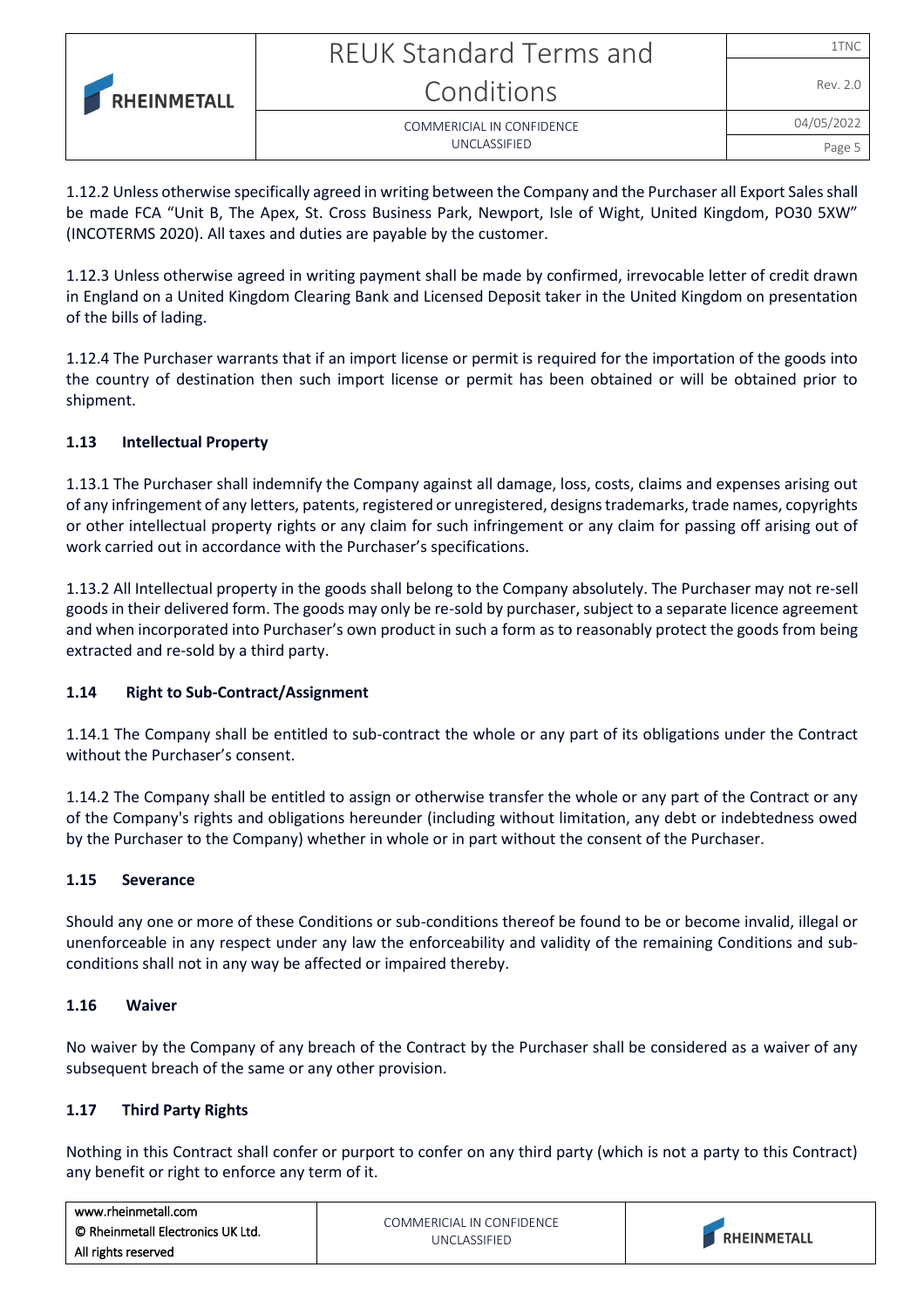#### **1.18 Force Majeure**

The Company shall have the right to cancel, suspend or delay delivery or to reduce the quantity to be delivered, if it is prevented from or hindered in or delayed in manufacturing or delivering by normal route or means of delivery, goods through any circumstances beyond its control including but not limited to strikes, lockouts, accidents, war, fire, reductions in or non-availability of power at manufacturing plants, breakdown of plant or machinery or shortage or unavailability of raw materials from normal sources or routes of supply.

#### **1.19 Health & Safety at Work Act**

The attention of the Purchaser is drawn to the provisions of the Health and Safety at Work Act 1974. The Company will make available upon reasonable request, information on the design, construction and use of its products to ensure that as far as is reasonably practicable they be safe and without risk to health when properly used.

#### **1.20 Governing Law and Jurisdiction**

These conditions of sale shall be constructed in accordance with laws of England and if any question, dispute or difference shall arise between the parties in respect of their interpretation, the same shall be submitted to the nonexclusive jurisdiction of the English Courts.



Page 6